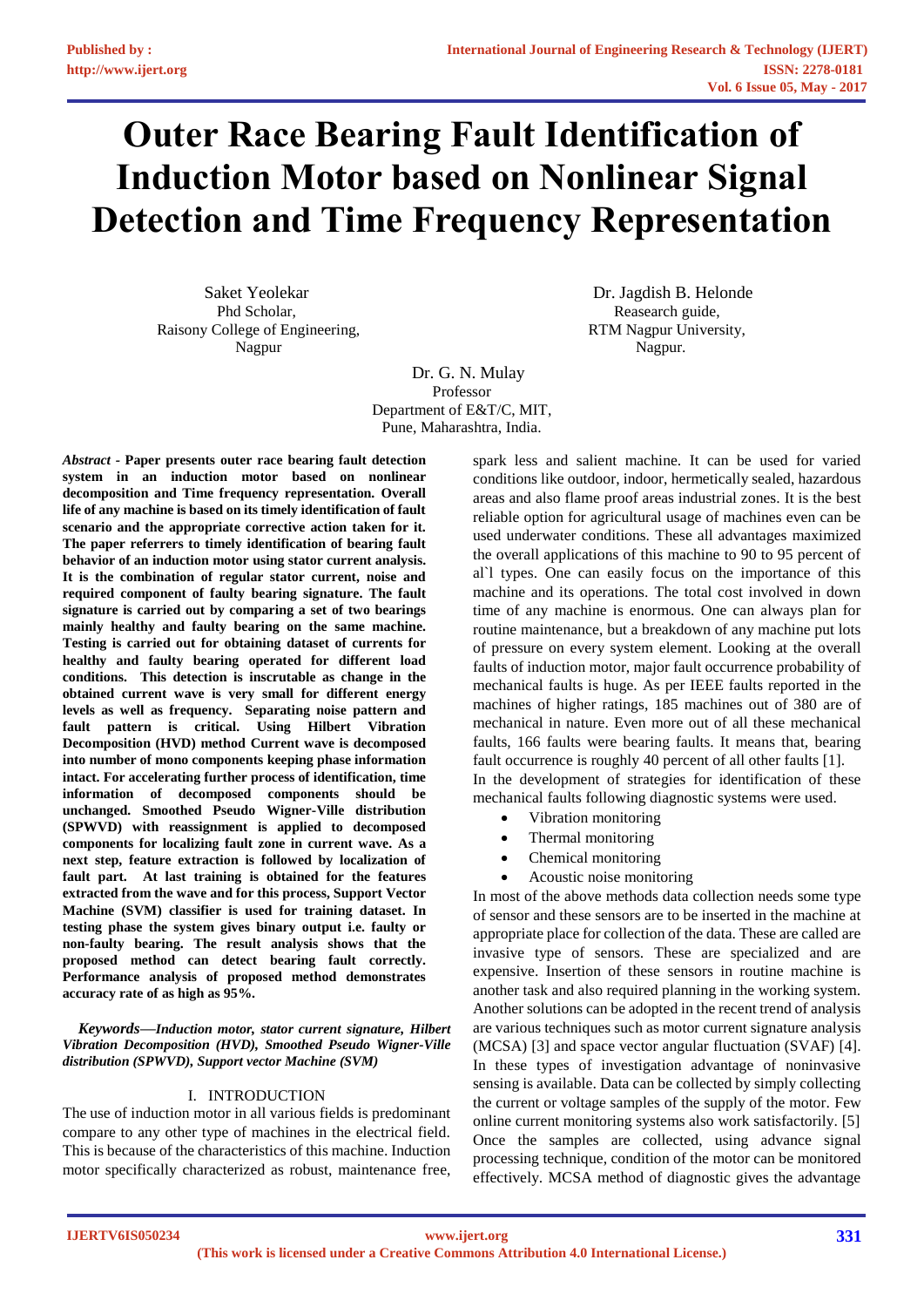of low cost and simplicity.

Induction motor works on the principal of rotating magnetic field having supply frequency on the stator and speed related frequency in the rotor. By collecting current samples side bands around the supply frequency in the stator current is monitored. After applying and analyzing these samples using specific digital signal processing technique the various faults are analyzed [6].

It is a different world of signal processing where so many feature extraction methodologies and different classifier techniques can be used for accurate analysis of faults. In the paper various methods and approaches in the digital signal processing era are discussed.

*Digital signal processing technique can be implemented in* various paradigms such as Time domain, frequency domain and Time-frequency domain. [7]

It is quite significant that which method is applied to specific fault. Mechanical imbalance or misalignment can be handled very well using motor current signature analysis (MCSA) and vibration analysis but less significantly handled by Extended Park's Vector Approach (EPVA). Bearing faults can significantly handle by Vibration analysis but using Wavelet on current it can be handled less significantly. Very low significance is observed in the methods like EPVA and Instantaneous Power Signature Analysis (IPSA). It is also observed that coupling and load mechanical faults can be handled very well using vibration but less significantly handled by MCSA, EPVA and IPSA.[8]

In this paper for feature extraction Hilbert Vibration Decomposition (HVD) method with SWVD is used. Once fault condition is characterized it can be detected by training the processor. Artificial intelligence (AI) is more helpful in this process. [9] Human interface can be reduced by this type of fault diagnosis. Large set of readings are used for training.

#### II. THEORY OF CURRENT SIGNATURE

Induction motor works on the principle of rotating magnetic field. Stator carries windings which are displaced by each other mechanically and also electrically by providing phase difference in the two windings. Each winding produces alternating power frequency flux and a combination of all different phase flux creates a rotating magnetic field. Process is similar to Mexican wave produced in the football stadium. This rotating magnetic field induces emf in the rotor winding. As per lenses law it try to oppose the cause that is speed of field noting but synchronous speed. Air gap flux as resultant produces voltage harmonics. Reciprocate the same in the stator current harmonics.

Most of the motors in the electrical side use some component like bearings. Bearings are used in outer and inner race which reduces friction. A fault occurred in the load provides increased periodic variation of the induction machine load torque. This can happen due to fault in load part of the drive system, load imbalance, shaft misalignment, gearbox faults, or bearing faults.

If we consider the various suffixes used are: 1 is for stator, 2 for rotor, s for slot, st for deviation due to static eccentricity, dy for deviation due to dynamic eccentricity. N1 & N2 is the number of stator and rotor slots respectively.  $\omega$ 2 is rotor angular speed used in the equation.

Resultant of an air gap flux density in term of required frequency harmonics: [10]

$$
f_{\text{dy}} = f_1 \left( n \pm \frac{(1-s)}{p} \right) \tag{1}
$$

$$
f2s = \left| f1\left(n \pm \frac{N_2(1-s)}{p}\right) \right| \tag{2}
$$

$$
f_{\text{dy}} = f_n \pm f_2 \tag{3}
$$
  
\n
$$
f_{2s} = |f_n \pm N_2 f_2| \tag{4}
$$

Let f1 be the supply current frequency and considered as fundamental. Frequency  $f_n$  is the nth harmonic supply current frequency. These equations can be used for finding the side bands due to dynamic eccentricity  $f_{\text{dy}}$ .

For specific bearing fault, occurred in the system, it causes a change in its vibrations and hence translates its vibration frequency. It is different than the known rotor frequency component. For specific rolling component bearing in the machine, corresponding change in the eccentricity flux can be calculated using following equation.

$$
f_{\text{learning}} = |f1 \pm mfbc| \tag{5}
$$

Using its fbc, the bearing characteristic vibration frequency, the equation gives characteristics frequency for bearing fault. With the specific bearing specifications, its characteristics frequency related to inner race, outer race and also for a ball defect can be found out. Specific defect will define the time of occurrence of that fault and repetitiveness.

## III. SYSTEM OVERVIEW

Total system is divided in to two phases. Training of signal database for faulty and non-faulty conditions Refer fig  $-1$  (a). 1. Testing of NEW incoming signal and produce result about bearing fault detected or not. Refer fig  $-1$  (b).



(b) Testing Fig. 1: - Block diagram of total system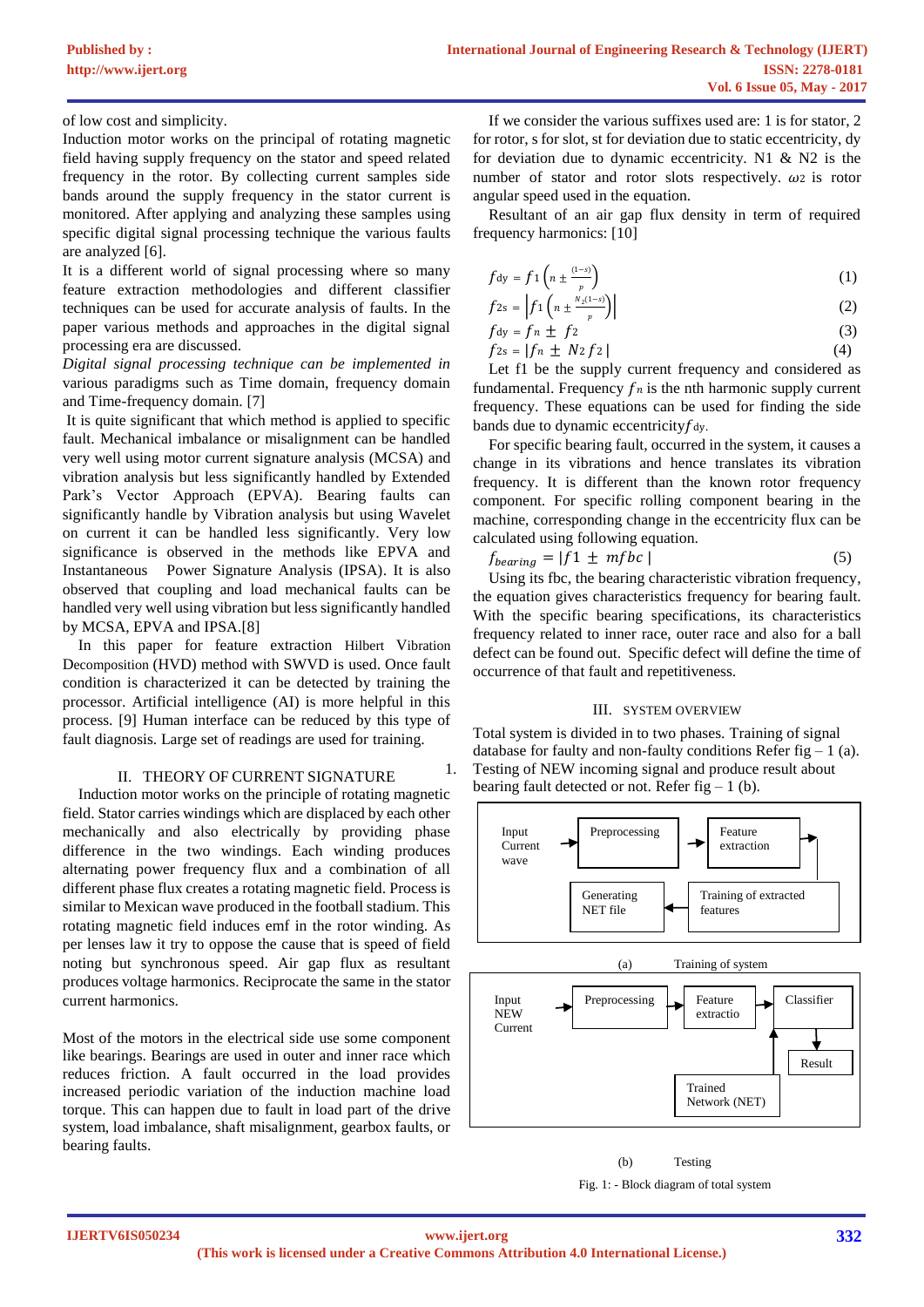$Fig - 1(a)$  depicts training phase of system. Input current wave is preprocessed and given to feature extraction block. Fig – 2, shows detailed description of feature extracting procedure. Database of current waves is created. It will have two categories of current waves i.e. with bearing fault and without bearing fault under different load conditions. Program will input database signals and train the system using Support Vector Machine (SVM). [11] Training network typically generates .NET structure. The same will be used for testing system performance.

In testing phase one can apply current wave taken in real time working condition. Current wave will be preprocessed and given to feature extraction block. SVM classifier will have now two inputs, one is new feature set from real time system and other feature set from trained network (.NET). Output of classifier will announce about positive or negative report of bearing.

Refer Figure 2. Input to the system is current waveform captured using hall sensor. Database is created taking into consideration different load conditions with faulty bearing. To decompose a signal Hilbert Vibration Decomposition (HVD) is applied. [12] It gives N number of sub components. In HVD phase information is intact for all the N sub components. Decomposed component sum and original signal, for both, Normalized root mean square error (NRMSE) and correlation values are calculated. These two parameters will decide value of N. NRMSE and N is inversely proportional. Typically value of  $N \leq 4$  provides good results. Smoothed Pseudo Wigner Ville Distribution (SPWVD) is applied to all the decomposed components for analyzing time frequency energy. Peak of the energy is used as a feature.



Fig. 2: - Block diagram representing feature extraction steps

#### IV. PROPOSED METHODOLOGY

Accuracy level of any signal processing depends upon quality extraction of dominant features of the signal. The proper extraction technique will decide the accuracy of the method. The mathematical analysis and theoretical calculations of typical used bearing will give the range of the values of fault frequency. The fault for which this analysis is carried out, that is, outer race bearing fault, calculated fault frequency for typical bearing is in the range of 60 to 90 Hz. It is expected that the greater energy of signal is obtained in this region for faulty bearing. Selecting typical sample frequency (fs) for sampling the input current is 48 KHz. Thus this signal combines the original signal and fault signal in it.

From the Fig.3 it can be clearly visible that, one can easily obtain the fault signature marked in the red circle for outer race

bearing fault. Outer race fault creates the time base interference in the rotational air gap flux due to obstruction in the speed element. Bearing fault on outer race superimposes time base fault signature on stator current.



Fig. 3: - Amplitude of max peak, Higher value indicates fault (red circle)

For extracting this fault signature three major steps are

- Hilbert Vibration Decomposition (HVD)
- Smoothed Pseudo Wigner-Ville Distribution (SPWVD) based time frequency analysis
- Peak energy calculation.

Step by step method description is given as follows.

#### *A. Decomposition - discrimination*

Applying HVD on input signal decomposes it into N number of mono components. Instantaneous frequency (IF) and amplitude slowly varies in mono component. Discrimination process keeps phase information unaltered which keeps time space information intact.

Decomposed mono components represented as  
\n
$$
S_{decomp}(t) = \sum_{m} A_{m}(T) \cos(\int \omega_{m}(t) dt)
$$
\n(6)

 $A_m(T) = {\it instantaneous\ amplitude\ }m^{th} component$  $\omega_m(t) =$  instantaneous frequency  $m^{th}$ component

Mono component has different amplitude and oscillatory frequency. HVD being an adaptive method it extracts component using low pass filter in each iteration. Completion of iteration output low energy component. Decomposition is done on following assumptions:

- 1. Signal is a formation of superposition of Quasi Harmonic function (QHF)
- 2. QHF may or may not have DC offset which is slowly varying and is a periodic
- 3. IF and an envelope of each mono component varies

Points are suitable for characteristics of current signature signal. IF estimation, synchronous detection and signal separation, are the steps involved in HVD. Refer Fig.4,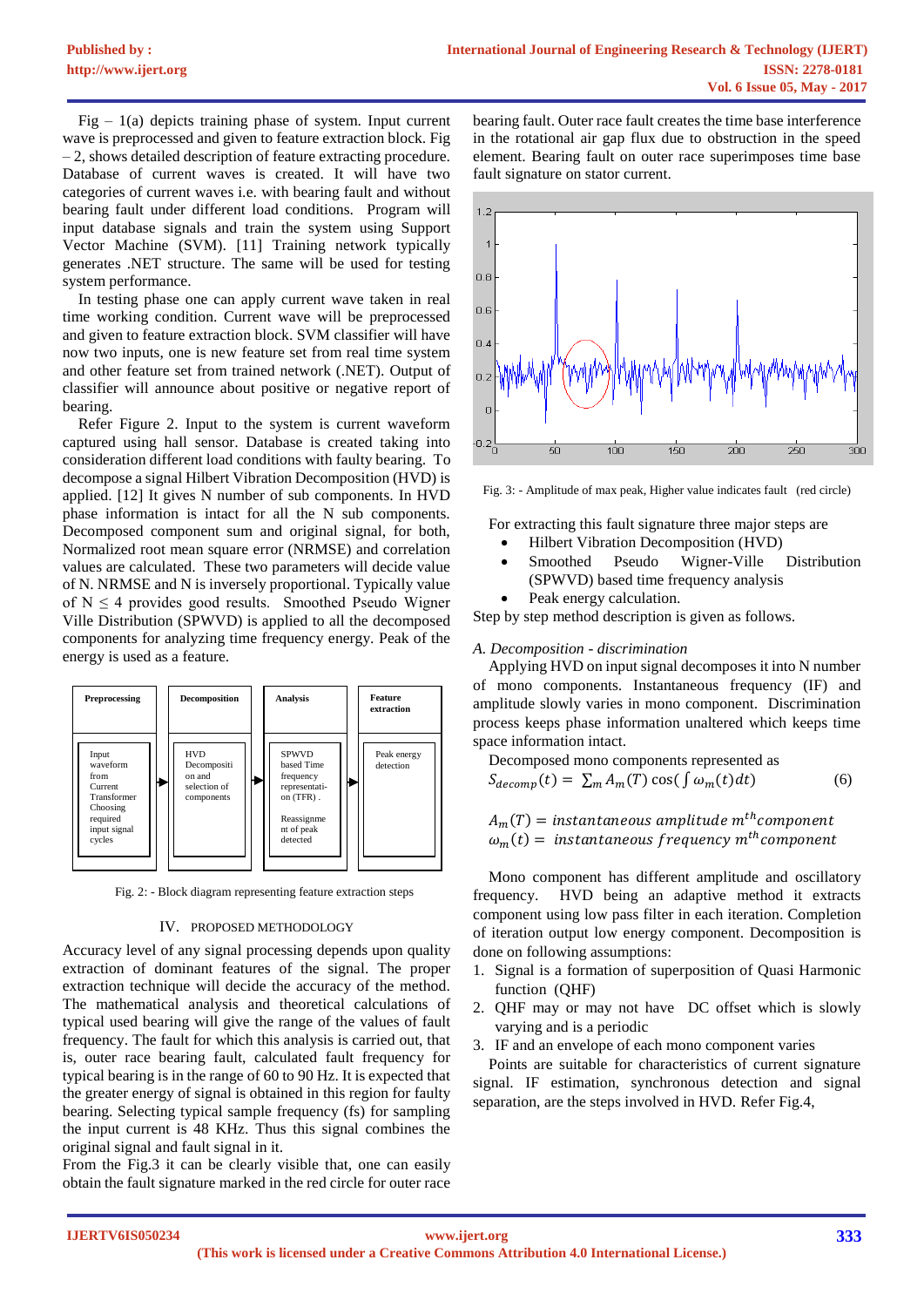

*B. Analysis*

As input signal is nonlinear and non-stationary Time Frequency Representation (TFR) is adopted. A powerful method SPWVD is used in proposed work. Bearing defect after many energy conversions gets reflected in current waveform. Changes in the current waveforms will be very small, not large enough to track the fault lucidly. System should track sensitive and minute changes of signal in the time domain. SPWVD found effective in current wave analysis. It's an improvement over basic Wigner Ville distribution (WVD). In TFR gives high resolution.

WVD general definition is as follows.

$$
W_s(t,\omega) = \int_{-\infty}^{+\infty} s(t + \frac{\tau}{2}) s^* \left(t + \frac{\tau}{2}\right) e^{j\omega \tau} d\tau \tag{7}
$$

$$
s\left(t+\frac{\tau}{2}\right)s^*\left(t+\frac{\tau}{2}\right)=\text{instantaneous autocorrelation}
$$

Unwanted terms generated by WVD are filtered out by SPWVD. It uses different window function and performs double convolution along frequency and time directions. Thus SPWVD is 2D filtering of basic WVD method.

$$
W_h(t, \omega) = g(t)H(-\omega)
$$
\n(8)  
\n
$$
H(\omega) = Fourier transform of the window function h(t)
$$
\n
$$
g(t) \rightarrow Reduces frequency domain cross terms
$$
\n
$$
H(\omega) \rightarrow Reduces time domain cross terms
$$

SPWVD method gives progressive and independent control to WVD using  $g(t)$  and  $h(t)$ .

$$
SPWS(t, \omega) =
$$
  

$$
\int_{-\infty}^{+\infty} h(\tau) \int_{-\infty}^{+\infty} g(S-t) \, s(S + \frac{\tau}{2}) \, s^* \left(S + \frac{\tau}{2}\right) e^{j\omega \tau} \, dS \, d\tau \quad (9)
$$

Due to correlation of  $g(t)$  and  $h(t)$  in the time frequency domain smoothness increment directly degrades the resolution performance. But combined effect of equation (13) and (14) will be delimiting specific time frequency regions near the neighbourhood of point  $(t, \omega)$ . SPWVD Values' weighted average is taken in those regions. In this particular application it is necessary to get exact time index of higher energy or peak energy regions. Reassignment is part of SPWVD in case exact time index is expected. Before reassignment the point which is supposed to be geometrical centre of a region e.g.  $point(t, \omega)$ around that point certain values are not symmetrically distributed so point $(t, \omega)$  is not exact representation of centre of gravity. Reassignment relocates present point( $t, \omega$ ) to new point( $t_N$ ,  $\omega_N$ ) which is having all the values symmetrically distributed around. Following equations shows reassignment.

$$
SPW_{S}^{R}{}_{S}(t_{N}, \omega_{N}; g, h) = \int_{-\infty}^{+\infty} \int_{-\infty}^{+\infty} SPW_{S}(t, \omega; g, h) \delta(t - \hat{t}(s; t, \omega)) \delta(\omega - \hat{\omega}(s; t, \omega)) dt d\omega
$$
 (10)

Here,

$$
\hat{t}(s; t, \omega) = t - \frac{SPW_s(t, \omega, \tau_g, h)}{2 * \pi * SPW_s(t, \omega, g, h)}
$$
(11)

$$
\widehat{\omega}(s;t,\omega) = \omega + j \frac{SPW_s(t,\omega,\tau_g,h)}{2*\pi * SPW_s(t,\omega,g,h)}
$$
(12)

Thus process of reassignment improvises readability of TFR. Finally exact time index for a particular peak is achieved.

#### *C. Peak detection*

After reassignment for getting the area under curve the output array is converted to binary array using threshold technique. When motor is running without any fault in the bearing still some harmonics with less amplitude are present. While analysing system for bearing fault, these harmonics should not give wrong results. Threshold suppresses effect of such harmonics. It allows only dominate energy for detecting bearing fault. To broaden the required area and to remove isolated region operations like dilation erosion is used considering binary array as an image input. At this stage dominant peaks with their area are available for next stage i.e. training.

## V. EXPERIMENTAL SET UP

Looking at an objective of this exercise, basic aim is to identify the typical outer race bearing fault of the Induction motor. Induction motor is selected such a way that one can change its bearing and replace it with same type of faulty bearing easily. For observing various changes in the fault frequency and variance in the speed torque of the machine, motor is coupled to a separate loading arrangement. For loading induction machine a typical indirect loading arrangement is used. In the indirect loading arrangement machine is coupled to another dc machine working as a generator as shown in **Fig 5.** By assuming efficiency of that generator mechanical load on the motor can be obtained in terms of electrical power. Fig.5 induction motor and D.C. generator coupled set is used for this test.

Initial test is carried out on healthy bearing. Test on this healthy bearing is carried out for different loading conditions. For another set of readings of faulty bearing, it is replaced. Outer race fault is created by drilling a hole on the outer race as shown in Fig 6. (b) Once again a similar set of readings are obtained for same load conditions.

Main supply current is to be obtained and required to sample at prescribed rate. This is done by using a separate Hall Effect current sensor (Fig. 6.) (a) The output of the Hall Effect current sensor is rectified and converted to voltage signal. The voltage obtained from the sensor is an overall signal reference to input current. National instruments data acquisition card USB 6009 is used with proper signal modulation for extracting these signals. Stored signals from data acquisition card can be obtained in suitable Mat lab files. Two sets of Mat lab file readings for healthy and faulty bearing are obtained with different load conditions for further analysis.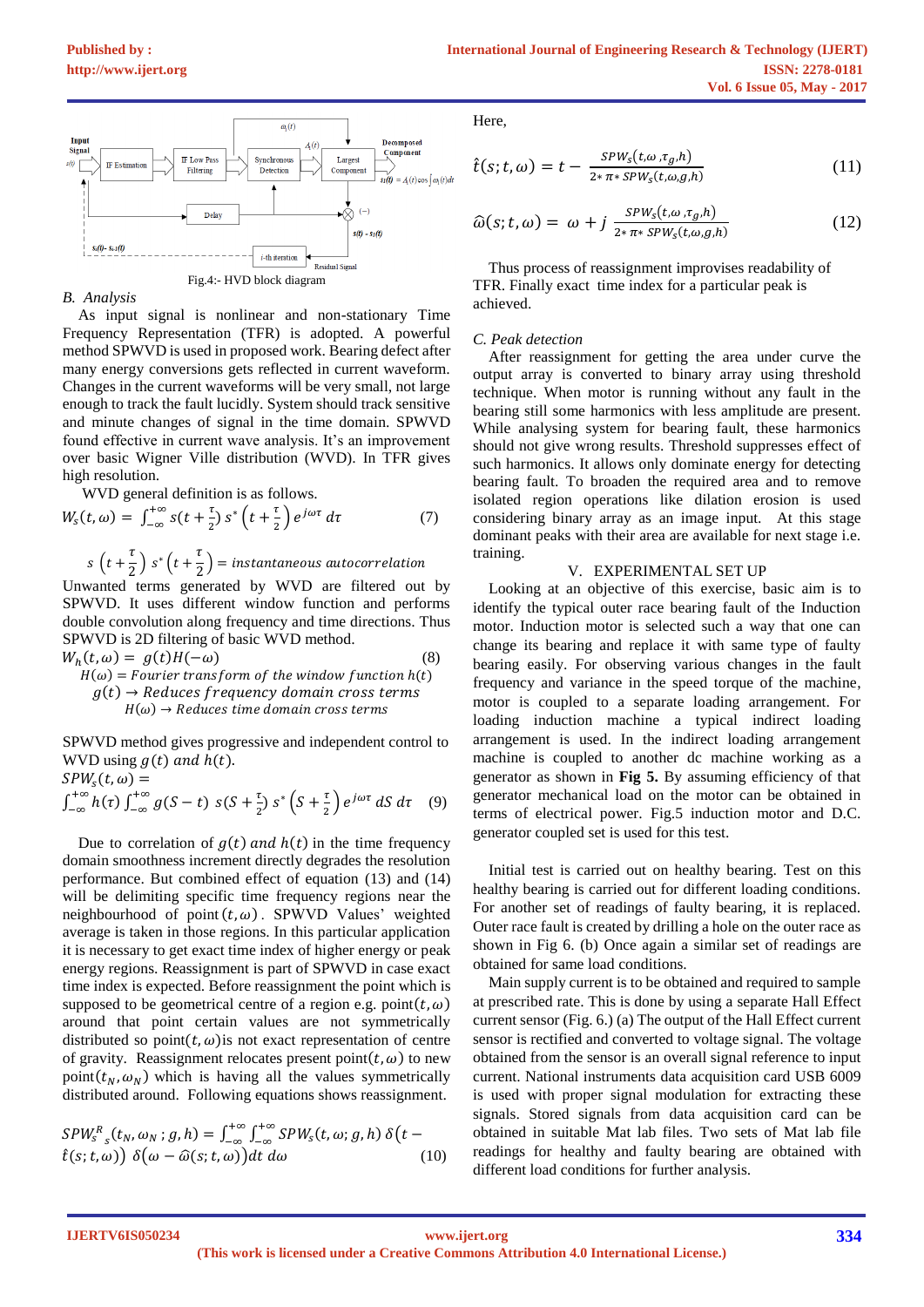

Fig. 5 - Test set up; Induction Motor # DC shunt Generator# Tacho Generator

| Specification          | Rating   |  |  |
|------------------------|----------|--|--|
|                        |          |  |  |
| <b>Induction Motor</b> |          |  |  |
| Voltage                | 190/250V |  |  |
| Frequency              | 50Hz.    |  |  |
| Current                | 4Amps.   |  |  |
| Power                  | 750W     |  |  |
| Speed                  | 1200RPM  |  |  |
| 1 Ph. Cap Start & run  | $5\mu F$ |  |  |

Table 1: - Induction Motor and Generator set





Fig. 6: - (a) Data acquisition and Hall current sensor set up (b) Bearing with fault on outer race.

| Specification                | Rating              |  |  |  |
|------------------------------|---------------------|--|--|--|
| Bearing Type skf 6203-z      |                     |  |  |  |
| No. of balls $(z)$           |                     |  |  |  |
| Pitch diameter(D)            | 29.75mm             |  |  |  |
| Ball diameter (d)            | $6.35 \text{ mm}$   |  |  |  |
| Angle of contact( $\alpha$ ) | (Typically taken as |  |  |  |
|                              |                     |  |  |  |

Table 2: - Bearing specification

Fundamental frequency outer race  $f_{\text{oc}}$ 

$$
f_{\text{oc}} = \frac{f^2}{2} \left[ 1 - \frac{d}{p} \cos \alpha \right] \tag{13}
$$

Ball-pass frequency of outer race  $f_{\text{boc}}$ 

$$
f_{\text{boc}} = \frac{zf_2}{2} \left[ 1 - \frac{d}{D} \cos \alpha \right] = \frac{zN}{60} \left[ 1 - \frac{d}{D} \cos \alpha \right]
$$
 (14)

Where  $f_2$  be the rotor frequency, z is the number of balls, d be the ball diameter, N be the motor speed in RPM, and D be the pitch diameter of bearing.

### VI. EXPERIMENTAL METHODOLOGY

Testing is carried out for different load conditions of the motor. Following are the table depicts few samples of different load conditions. For every set of reading the stator current samples are saved using data acquisition card. The values for each case is obtained as a MATLAB file and used for creating database for both, faulty and healthy (no fault) condition.

| Speed<br><b>RPM</b> | Motor<br>АC<br>Voltage | Motor<br>AC<br>current | Motor<br>Power | Load<br>DC<br>Vtg | Load<br>DC<br>Current | Power<br>reading<br>$M.F = 4$ |
|---------------------|------------------------|------------------------|----------------|-------------------|-----------------------|-------------------------------|
| <b>RPM</b>          | Volts                  | Amp                    | Watts          | Volts             | Amps                  |                               |
| 1490                | 220                    | 1.2                    | 164            |                   |                       | 41                            |
| 1446                | 220                    | 1.45                   | 348            | 180               | 0.9                   | 87                            |
| 1407                | 218                    | 2.2                    | 500            | 170               | 1.6                   | 125                           |
| 1349                | 218                    | 3                      | 680            | 155               | 2.5                   | 170                           |
| 1270                | 217                    | 3.9                    | 880            | 140               | 3.25                  | 220                           |

Table – 3: Bearing fault readings

| Speed<br><b>RPM</b> | Motor<br>AC<br>Voltage | Motor<br>AC<br>current | Motor<br>Power | Load<br>DC<br>Vtg | Load<br>DC<br>Current | Power<br>reading<br>$M.F = 4$ |
|---------------------|------------------------|------------------------|----------------|-------------------|-----------------------|-------------------------------|
| <b>RPM</b>          | Volts                  | Amp                    | Watts          | Volts             | Amps                  |                               |
| 1493                | 220                    |                        | 148            | 10                |                       | 41                            |
| 1449                | 220                    | 1.34                   | 340            | 183               | 0.9                   | 87                            |
| 1414                | 218                    | 2.1                    | 492            | 172               | 1.62                  | 125                           |
| 1359                | 218                    | 2.97                   | 680            | 157               | 2.5                   | 170                           |
| 1277                | 216                    | 3.9                    | 888            | 140               | 3.3                   | 220                           |

#### Table – 4: Healthy Bearing readings

Total database consists of 100 waves with different load conditions with and without fault. Features are extracted for 40% of database. Remaining database used for testing purpose. Support vector Machine (SVM) is used for training dataset.

## *A. Training Phase*

A successful feature extraction technique should exactly identify the difference between healthy and faulty condition of the outer race fault. Actual faulty bearing signal obtained from stator current using current sensor is used for analysis Fig. 7. These stator current parameters are stored in terms of MATLAB code. It formulates the current signature for the fault. Out of this signal for training purpose first 5 cycles are taken into consideration. For better comparison and analysis signal is normalized, which creates standard reference. Negative portion in the signal is converted in to positive half by shifting it using dc offset. DC shifted is Waveform as shown in Fig 8.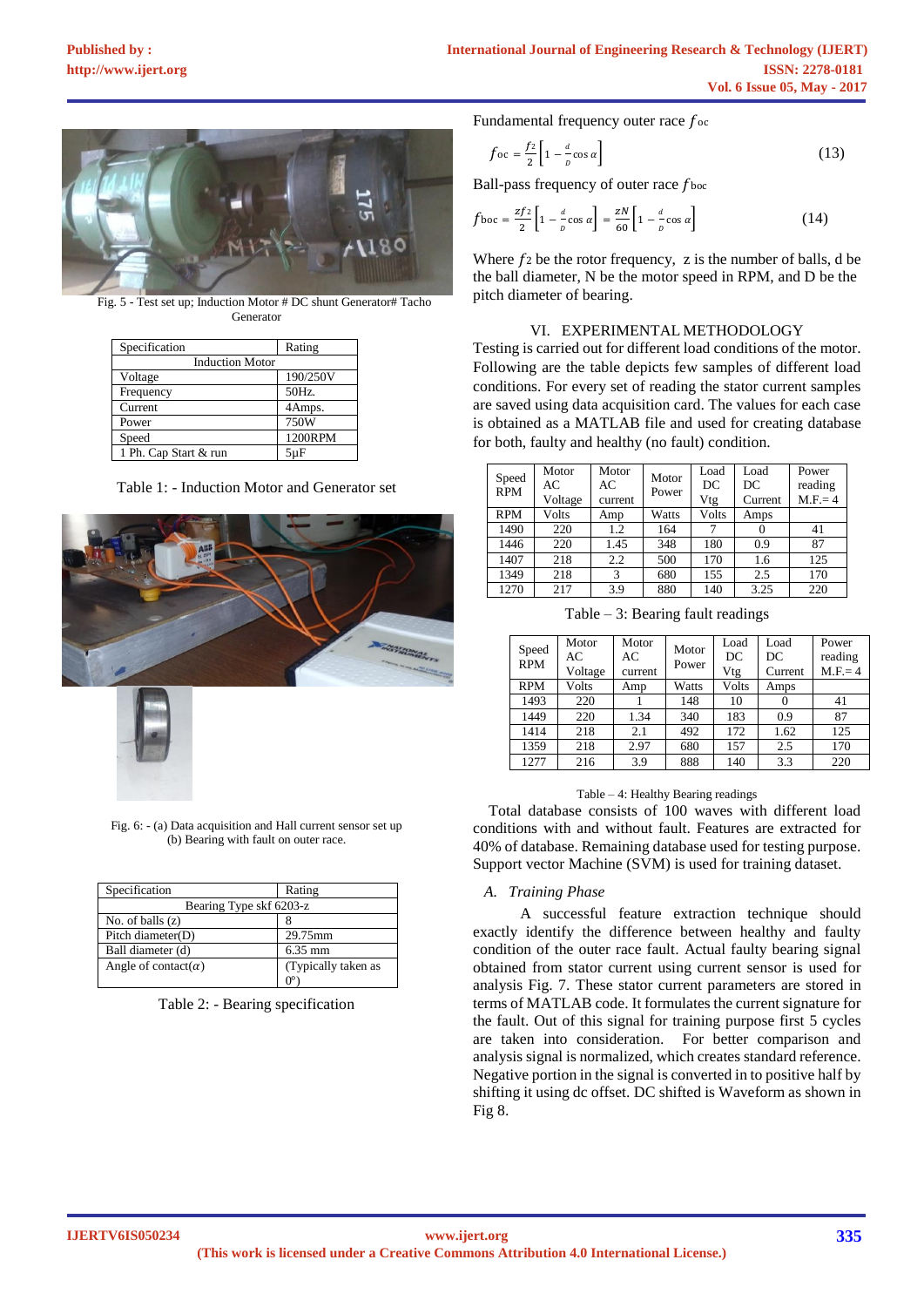

Fig.8:- DC shifted Captured test signal for faulty bearing

After this dc shift mono component of Hilbert vibration decomposition (HVD) is find out. This is done by finding maxima and minima with usage of SPLINE function. In this type of interpolation in which the interplant is a special type of piecewise polynomial called a spline.



Fig. 9:- 1<sup>st</sup> iteration [Zoomed view]

In the Fig.9 and Fig.10 it gives the iteration of order  $1<sup>st</sup>$  and  $2<sup>nd</sup>$ . In the 1<sup>st</sup> mono component maxima minima difference is more. Red and black lines are plotted using SPLINE function. One can easily observe the smoothness in the  $2<sup>nd</sup>$  iteration. Over number of iterations, function becomes smooth as it filters out component.



Fig. 10:-- 2<sup>nd</sup> iteration [Zoomed view]

Further to obtain mono component after each iteration average of maxima and minima is calculated and then it is subtracted from the original wave. Fig – 8, shows  $1<sup>st</sup>$  component.



Fig. 11:-1<sup>st</sup> component of HVD



Fig. 12:- 2<sup>nd</sup> components of HVD

After applying Hilbert vibration decomposition, next step is to obtain mono component by applying SPWVD. Window size is selected and FFT is performed piecewise. Fig.13 and Fig.14 indicates the 3D plot of SPWVD output. It is obtained for 10 iterations of both the components of HVD.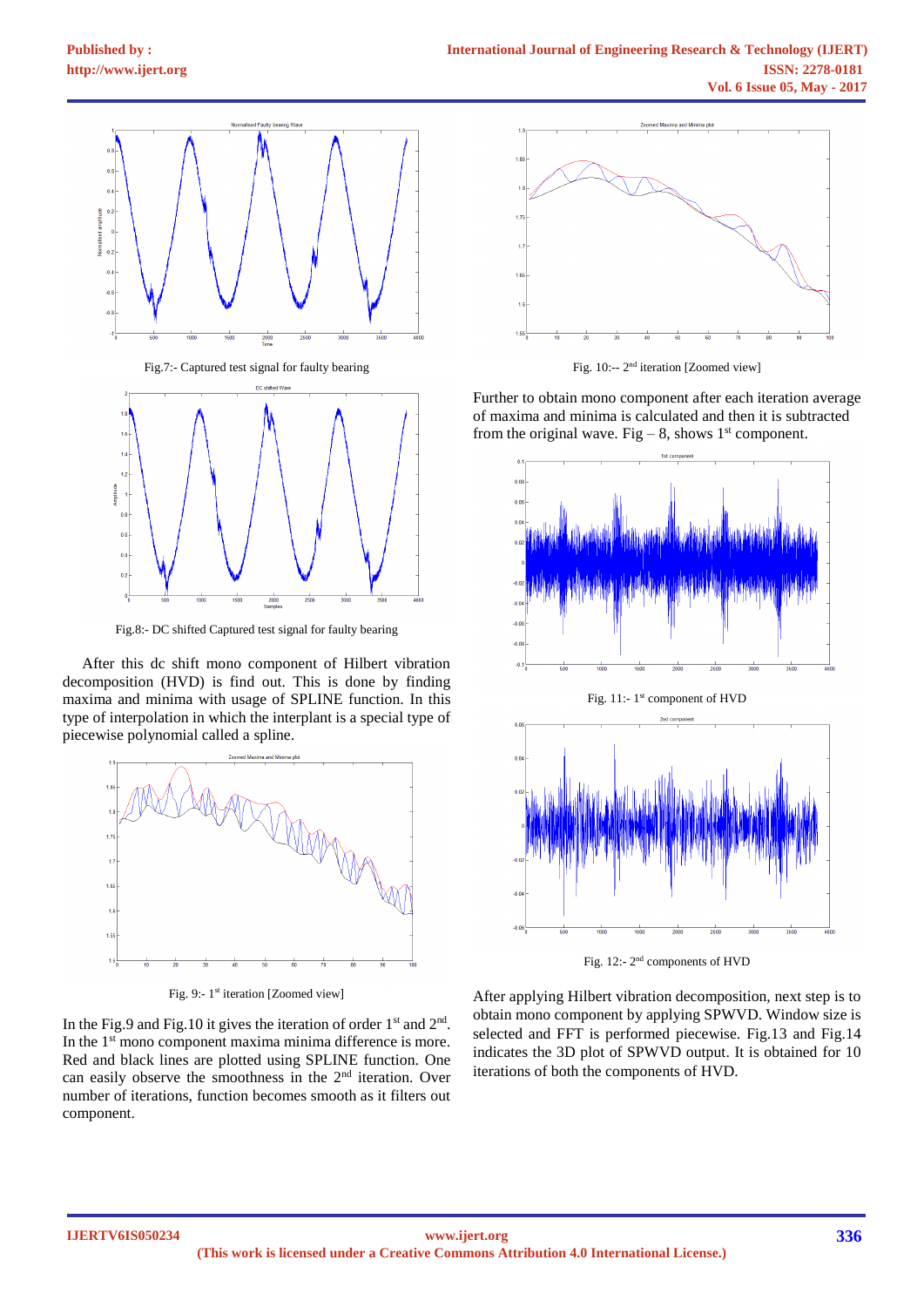

Fig. 13:- SPWVD output of  $1<sup>st</sup>$  component



Fig. 14:- SPWVD output of 2nd component

From SPWVD output maxima is found out. It is for both the components. For calculating area under peak, maximum value with threshold is taken to filter out the values below the product. These values are part of features used for training the system. For proper representation of the array, it is shown as an image, where white dots correspond to binary 1.



Fig. 17:- SPWVD output after removing noise pixels - Bearing Fault

As observed in Fig. 14, the peaks are been seen as highlighted spots. For clear understanding let us observe the condition where there is no bearing fault and the case is as represented in fig. 18 to 20. Compare this condition with bearing having the fault as represented in fig. 15 to 17. Thus it indicates that in the condition of bearing fault, the pattern is fairly constant. It is seen as a standard noise pattern. But with bearing fault after particular interval SPOTS are highlighted representing high noise pattern. Area of such high noise SPOTS is a feature used for training system.



Fig. 19:- SPWVD output after dilation operation - – No Bearing Fault



Fig. 20:- SPWVD output after removing noise pixels - – No Bearing Fault

## *B. Testing Phase*

Non-trained current wave form is used as a input to the classifier. This non trained waveform input is used for testing purpose. After analyzing the performance it is compared with the performance of trained classifier. The input signal will go through the same steps of feature extraction. These features will be provided as an input to a classifier. Classifier is already trained. Classifier will compare input feature with the database of trained feature. Output will be of binary type representing fault or No fault condition.

## VII. CONCLUSION

In this method of non-invasive motor current signature analysis not any additional costly sensors required for testing hence it can be easily adopted for any industrial machine. It is also proved that Characteristic frequency is proportional to the characteristic of bearing fault. It is also observed that energy of fault frequency increases with the load. From all above methodology and analysis, following conclusions can be drawn.

- 1. Hilbert Vibration Decomposition HVD method accurately bifurcate frequency components present in the signal.
- 2. Smoothed Pseudo Wigner-Ville Distribution SPWVD is efficient time frequency presentation technique for bearing fault detection.
- 3. Support vector Machine SVM classifier is also very selective and proven to be better in this condition.